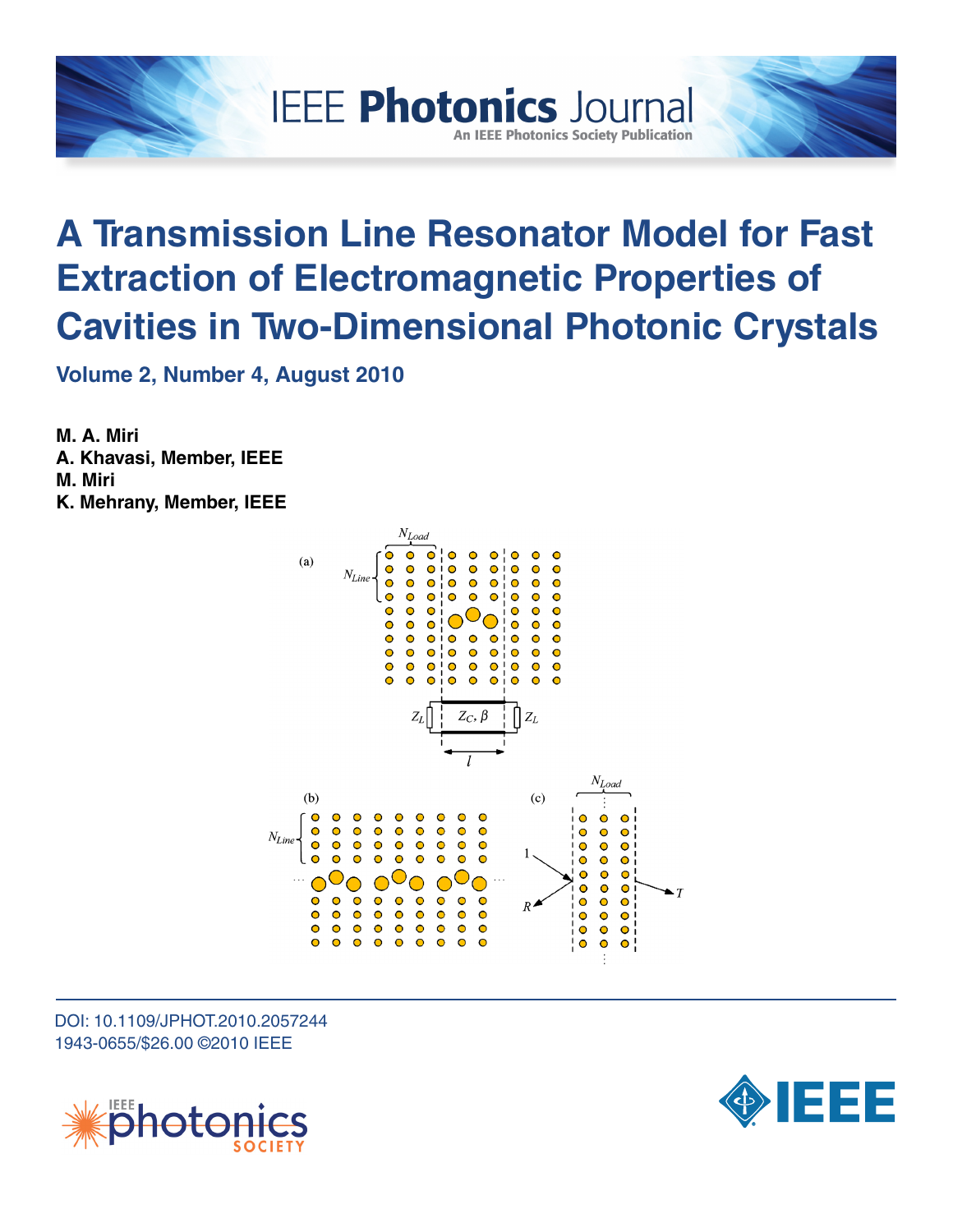# A Transmission Line Resonator Model for Fast Extraction of Electromagnetic Properties of Cavities in Two-Dimensional Photonic Crystals

M. A. Miri, A. Khavasi, Member, IEEE, M. Miri, and K. Mehrany, Member, IEEE

Sharif University of Technology, Tehran 11365-9363, Iran

DOI: 10.1109/JPHOT.2010.2057244 1943-0655/\$26.00 © 2010 IEEE

Manuscript received June 3, 2010; revised June 27, 2010; accepted June 28, 2010. Date of publication July 2, 2010; date of current version July 27, 2010. This work was supported by the Iran Telecommunication Research Center. Corresponding author: M. A. Miri (e-mail: alim.miri@gmail.com).

Abstract: In this paper, photonic cavities made of point defects in 2-D photonic crystals are modeled by finite-size transmission lines terminated at both ends by appropriate scalar impedances. The proposed model forms a simple transmission line resonator and is demonstrated to be quite beneficial in fast extraction of resonant frequency, quality factor, and mode profile of such photonic cavities. In this manner, an approximate yet quite accurate approach is introduced to characterize the electromagnetic properties of photonic crystal cavities. This method is successfully applied to different structures for both major polarizations and is shown to be as accurate as rigorous numerical methods, viz. the finiteelement method.

Index Terms: Photonic crystals.

## 1. Introduction

It is a well-known fact that introducing a point defect in a photonic crystal forms a microcavity with resonance frequencies lying within the band gap of the photonic crystal [1], [2]. Miscellaneous methods that have been thus far reported to analyze such defect modes can all be classified into either of the following categories: 1) rigorous numerical methods or 2) semi-analytical approaches. The former category includes well-known fully numerical methods, viz. the finite-difference time domain (FDTD) [2] or the finite-element method (FEM) [3]. These numerical methods are quite accurate but incur a heavy computational burden. The latter category includes those methods that are usually based on the expansion of electromagnetic fields in terms of different basis functions, e.g., plane waves in a supercell [4], [5], oscillating dipole moments [6], or Wannier functions [7]. Semi-analytical methods in the second category are, however, not always rigorous and sometimes comprise approximate yet accurate enough methods like the one proposed in [8], where geometrical optics is invoked to extract the resonance frequency of hollow cavities by using the fact that the round-trip phase of optical rays within the cavity should be an integer multiple of 2 $\pi.$  This approach is shown to be quite accurate but works only in those photonic crystal cavities that trap the electromagnetic energy in a homogeneous region surrounded by periodic variation of the refractive index, e.g., in point defects formed by removal of rods in conventional photonic crystals. Even in such cavities, it is incapable of rendering either the quality factor or the mode profile.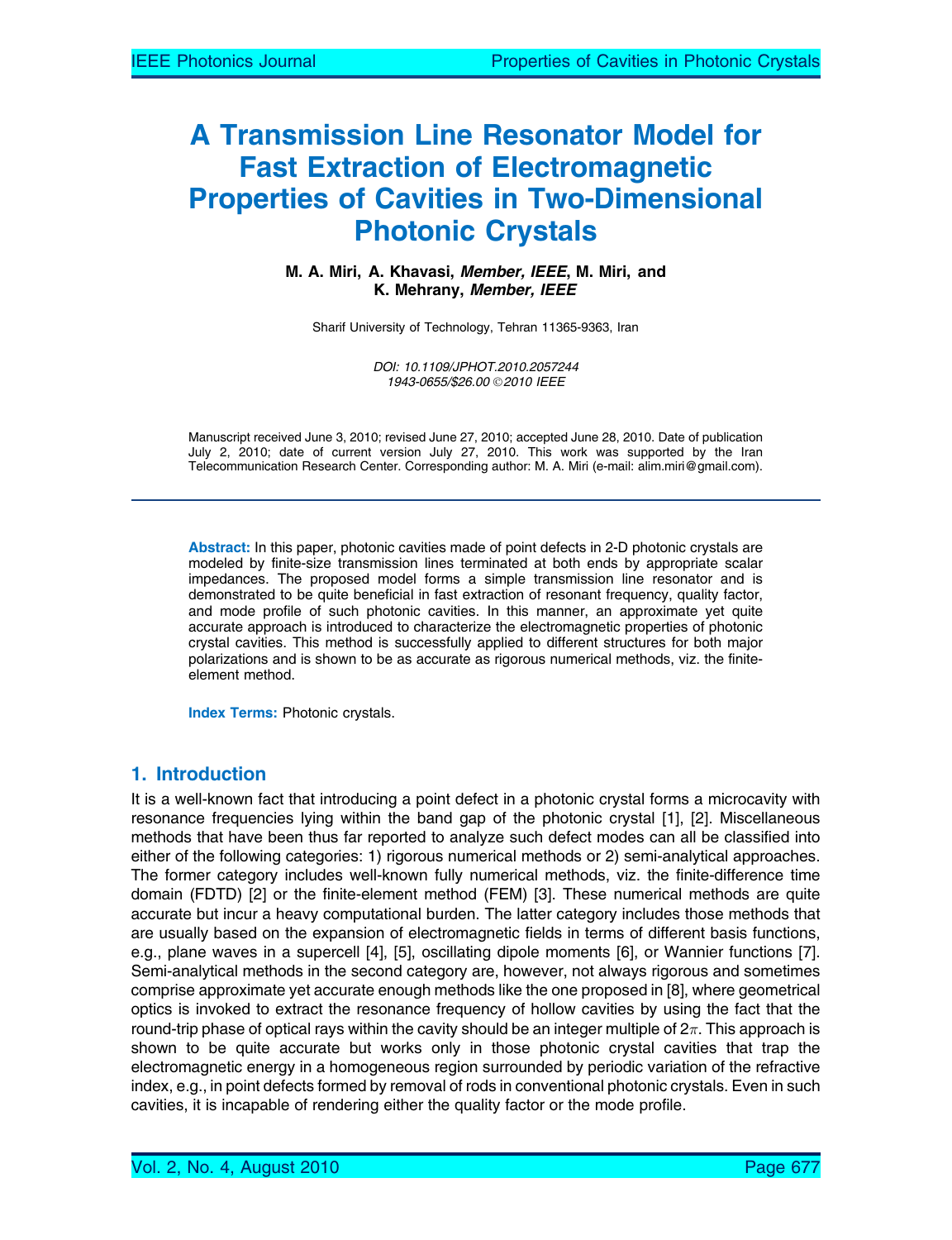It is the intention of this work to present an approximate semi-analytical method to describe the most important electromagnetic properties of photonic crystal cavities, i.e., the resonance frequency together with the quality factor and mode profile, in an accurate and insightful manner. To this end, the concept of impedance matching in a transmission line is employed to extend the idea of in-phase adding up of optical rays in a round trip, and thus, the most general form of photonic cavities made of arbitrary point defects in 2-D photonic crystals is successfully analyzed. The concept of impedance matching has been already employed in design of photonic crystal circuits [9]–[11] and in calculation of reflection coefficients from the photonic crystal interfaces [12], [13] but has been never brought into play for modeling of point defects as photonic crystal resonators. Here, the defect region is first replaced by a transmission line whose electromagnetic characteristics correspond to those of the photonic crystal waveguide which is formed by making a line defect out of the original point defect, i.e., by periodic repetition of the defect region along either of the two axes of periodicity in the 2-D photonic crystal. This transmission line is then terminated at both ends with an impedance whose normalized value is obtained by calculating the electromagnetic reflection from the photonic crystal adjacent to the defect zone. In this fashion, a very simple transmission-line resonator is formed, and the resonance frequency of the structure is calculated by finding the frequency at which the ends of the line are matched. The quality factor of the structure is estimated by using the half-power bandwidth of the impedance seen from the input of the line. Finally, the mode profile is extracted by using the propagation constant of the transmission line and the field profile of its corresponding photonic crystal waveguide. It is, however, worth noticing that all our calculations are made by using scalar values and, thus, do not consider higher orders of diffraction within the photonic crystal. This, however, is not a serious detriment because the expected working frequencies are within the gap, and we have no propagating Floquet orders in the periodic region.

The organization of the paper is as follows: The details of the proposed method are presented in Section 2, where the calculation of resonance frequency, quality factor, and mode profile are all explained. Different numerical examples are provided in Section 3, and conclusions are made in Section 4.

### 2. Proposed Transmission-Line Resonator Model

A typical photonic crystal cavity created by an arbitrary point defect in a finite-size photonic crystal is shown in Fig. 1(a). The defect region is modeled by a transmission line whose characteristic impedance, propagation constant, and length are denoted by  $Z_c$ ,  $\beta$ , and I, respectively.

The propagation constant of the transmission line is made equal to that of the photonic crystal waveguide, which is shown in Fig. 1(b). This line-defect waveguide is created by the periodic repetition of the defect region along either of the two axes of periodicity in the original structure [see the abscissa in Fig. 1(b)]. It is worth noticing that there are only  $N_{Line}$  rows of rods at the upper and lower neighborhoods of the defect region, and thus, the photonic crystal waveguide is lossy and has a complex propagation constant:

$$
\beta(\omega) = \beta_r(\omega) - j\beta_i(\omega) \tag{1}
$$

The imaginary part of the propagation constant  $\beta_i$  has a contribution in decreasing the overall Q factor of the cavity and is negligible only if  $N_{Line}$  is large enough to insure total reflection. The calculation of the propagation constant of the waveguide is a straightforward problem and could be accomplished by a variety of rigorous methods [14]–[16]. It is worth noticing that extraction of the sought-after propagation constant is also possible by using approximate methods based on physical optics [17] or scalar impedance theory [18].

The characteristic impedance  $Z_c$  is determined together with the load impedance  $Z_L$ . It should be noticed that the value of the characteristic impedance itself is not needed as long as the normalized value of the load impedance  $\overline{Z}_L = Z_L/Z_C$  is known. Fortunately, the sought-after normalized impedance can be easily determined by calculating the reflection coefficient from the photonic crystal shown in Fig. 1(c). This photonic crystal is composed of  $N_{Load}$  columns of rods and is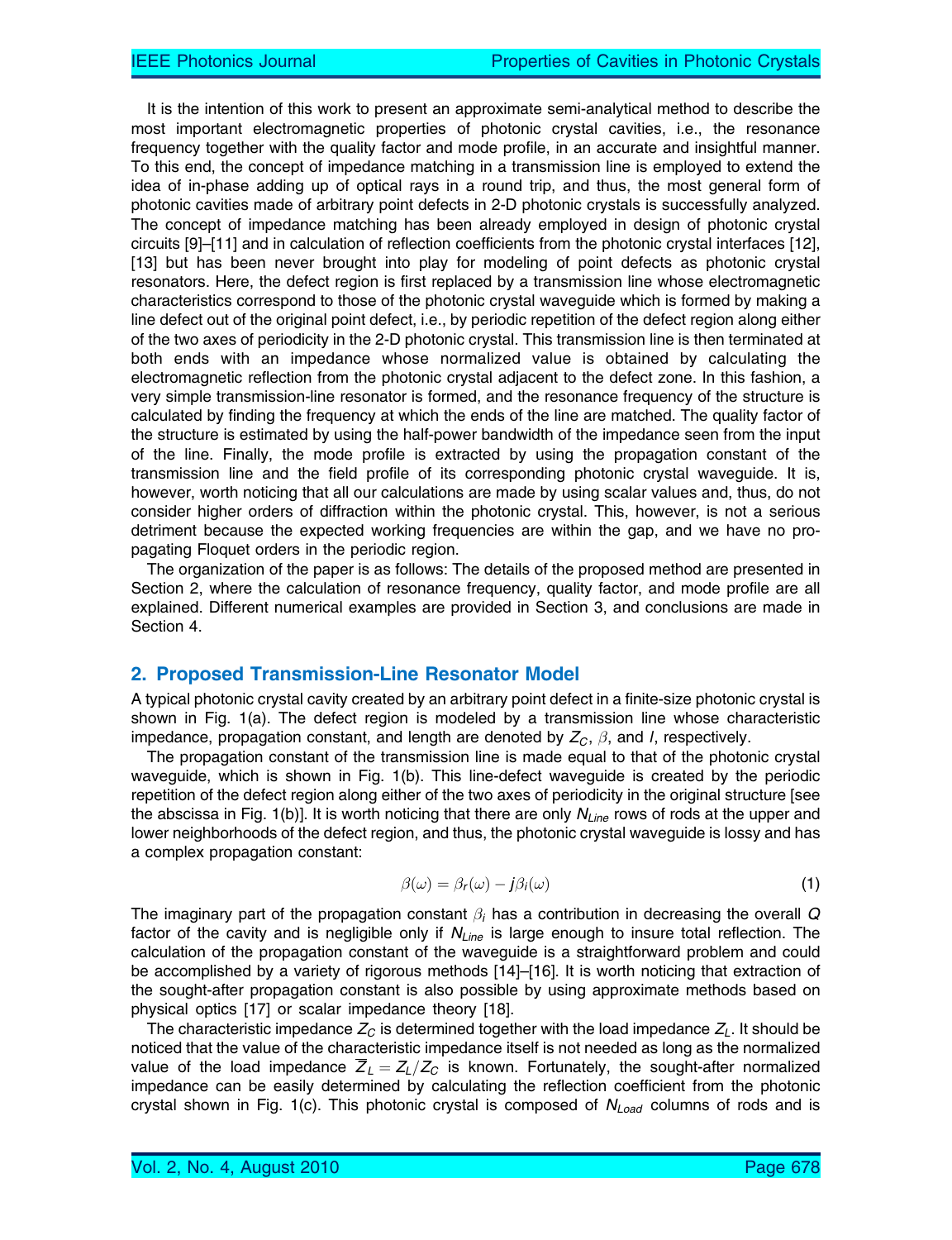

Fig. 1. Arbitrary point defect in a 2-D photonic crystal cavity and its corresponding transmission line resonator. (a) General structure and its overall model. (b) Line-defect waveguide for extraction of the transmission-line propagation constant. (c) Surrounding photonic crystal for extraction of the load impedance to terminate the line.

assumed fully periodic along the other axis perpendicular to the line defect [see the ordinate in Fig. 1(c)]. The normalized impedance is then written as

$$
\frac{Z_L(\omega)}{Z_C} = \frac{1 + R(\omega)}{1 - R(\omega)}
$$
\n(2)

where  $R(\omega)$  stands for the reflection coefficient of an incident plane wave coming from free space and having its normal component of wave-vector tuned at the propagation constant of the linedefect mode  $\beta$ . The noninfinite nature of the photonic crystal thickness in Fig. 1(c) is one other factor in decreasing the overall  $Q$  factor of the resonator. However, if  $N_{Load}$  is large enough to insure total reflection, then the normalized impedance becomes pure imaginary, and there will be no resistive term to decrease the Q factor. Here, a Fourier-based method is followed to extract the sought-after reflection coefficient [19].

It should be noticed that even though estimation of the normalized impedance by using the reflection coefficient of uniform plane waves being incident from free space sounds dubious, tuning the normal component of its wave-vector is proved to be corrective, and the obtained results are almost always satisfactory. This could be explained by the fact that the zeroth-order space harmonic of the nonuniform incident wave coming from the line-defect region is the decisive factor in the determination of the overall reflection coefficient, particularly when the frequency of the wave lies within the band gap of the photonic crystal [20].

Having the propagation constant of the transmission line in the proposed model and the normalized impedance of the load, it is now straightforward to extract the resonance frequency and quality factor of the cavity.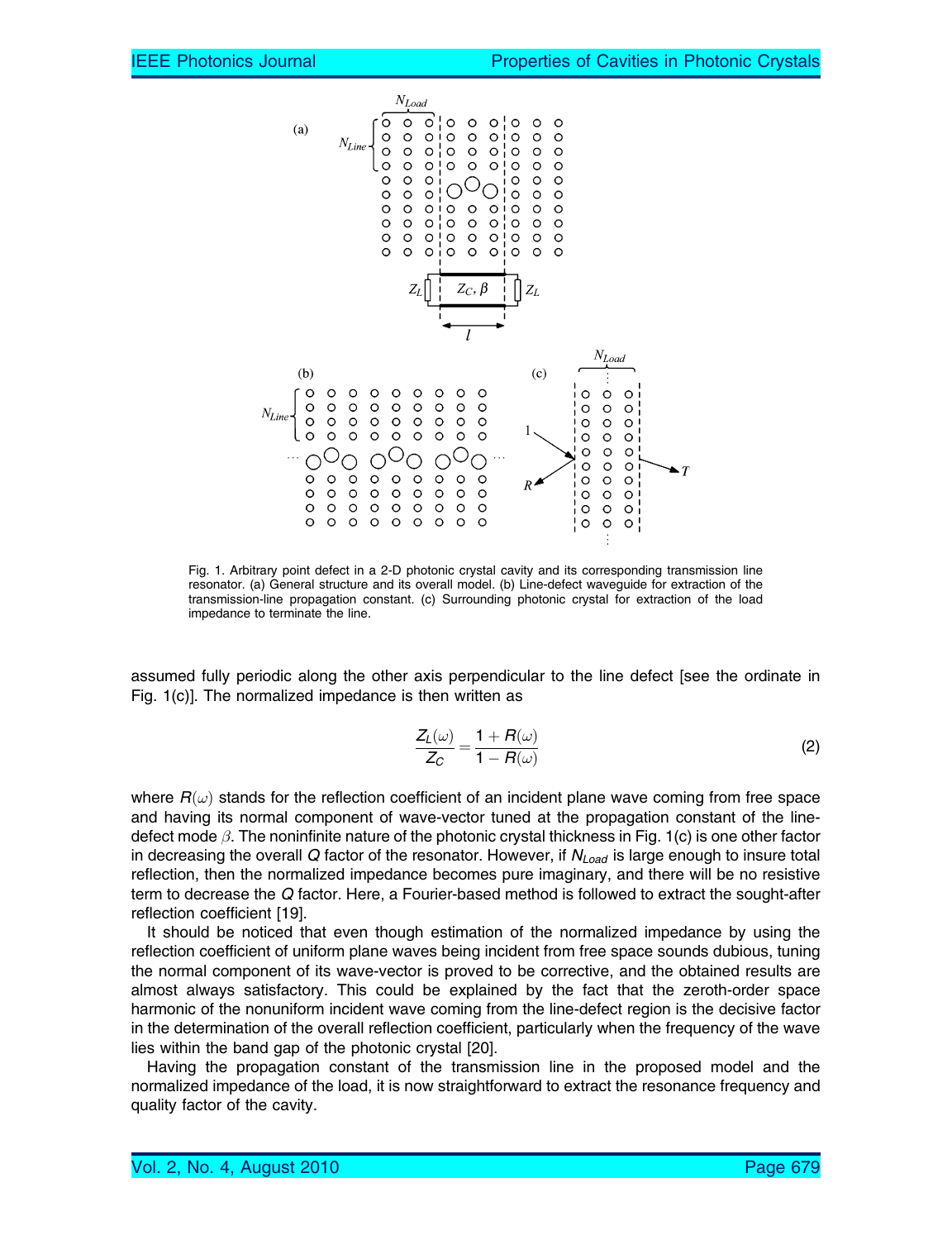

Fig. 2. Transmission-line resonator model for calculation of the resonance frequency and quality factor.

#### 2.1. Extraction of Resonance Frequency and Quality Factor

The proposed transmission-line resonator model is schematically shown in Fig. 2. The normalized input impedance seen from the left terminal of the transmission line can be easily written as [21]

$$
\overline{Z_{in}}(\omega) = \frac{\overline{Z_L}(\omega) + \tan(\beta(\omega))}{1 + \overline{Z_L}(\omega)\tan(\beta(\omega))}
$$
(3)

where  $\beta$  and  $\overline{Z}_L$  are already determined, and *I* is the length of the transmission line. It is by making the imaginary part of the normalized input impedance, i.e.,  $Im{Z_{in}(\omega_0)}$ , equal to the imaginary part of the complex conjugate of the normalized load impedance, i.e.,  $lm\{Z_m^*(\omega_0)\}$ , that the resonance frequency  $\omega_0$  can be extracted.

The dispersion equation governing the eligible resonance frequencies can then be written as

$$
Im\{\overline{Z_{in}}(\omega_0)\}=-Im\{\overline{Z_{L}}(\omega_0)\}.
$$
\n(4)

It is worth noticing that the aforementioned equation can have more than one root each corresponding to a specific cavity mode.

The quality factor corresponding to a specific resonance frequency  $\omega_0$  can then be easily found by calculation of the half-power bandwidth BW of the total impedance, i.e.,  $\overline{Z_{in}}(\omega) + \overline{Z_{L}}(\omega)$ , in the transmission line resonator shown in Fig. 2. Once the absolute value of the total impedance is plotted and the half-power bandwidth is extracted, the quality factor can be written as

$$
Q = \frac{f_0}{BW}.\tag{5}
$$

As already mentioned, there are two different factors at work in lowering the quality factor: First, we have the imaginary part of propagation constant  $\beta_i$ . This factor accounts for the leakage due to the presence of only a limited number of rows  $N_{Line}$ . Second, we have the resistive nature of the load impedance, which is due to the presence of only a limited number of columns  $N_{Load}$ .

#### 2.2. Calculation of Mode Profile

Regarding the fact that the defect region in the photonic crystal is modeled by a finite-size transmission line, the field profile within the cavity can be written as the superposition of forward and backward modes supported by the line-defect waveguide in Fig. 1(b). Therefore, the wave function within the defect region reads as

$$
\psi = \psi_0 \left\{ \Phi(x, y) e^{-j\beta x} + R \Phi(-x, y) e^{j\beta x} \right\}
$$
 (6)

where  $\psi_0$  is an arbitrary constant,  $R$  is the reflection coefficient in (2),  $\Phi(\pmb{x},\pmb{y})$  is the periodic function corresponding to the mode profile of the defect-line waveguide,  $\beta$  is the propagation constant, and finally,  $\psi$  is either  $E_z$  or  $H_z$  for E and H polarized waves, respectively. Whenever there is an even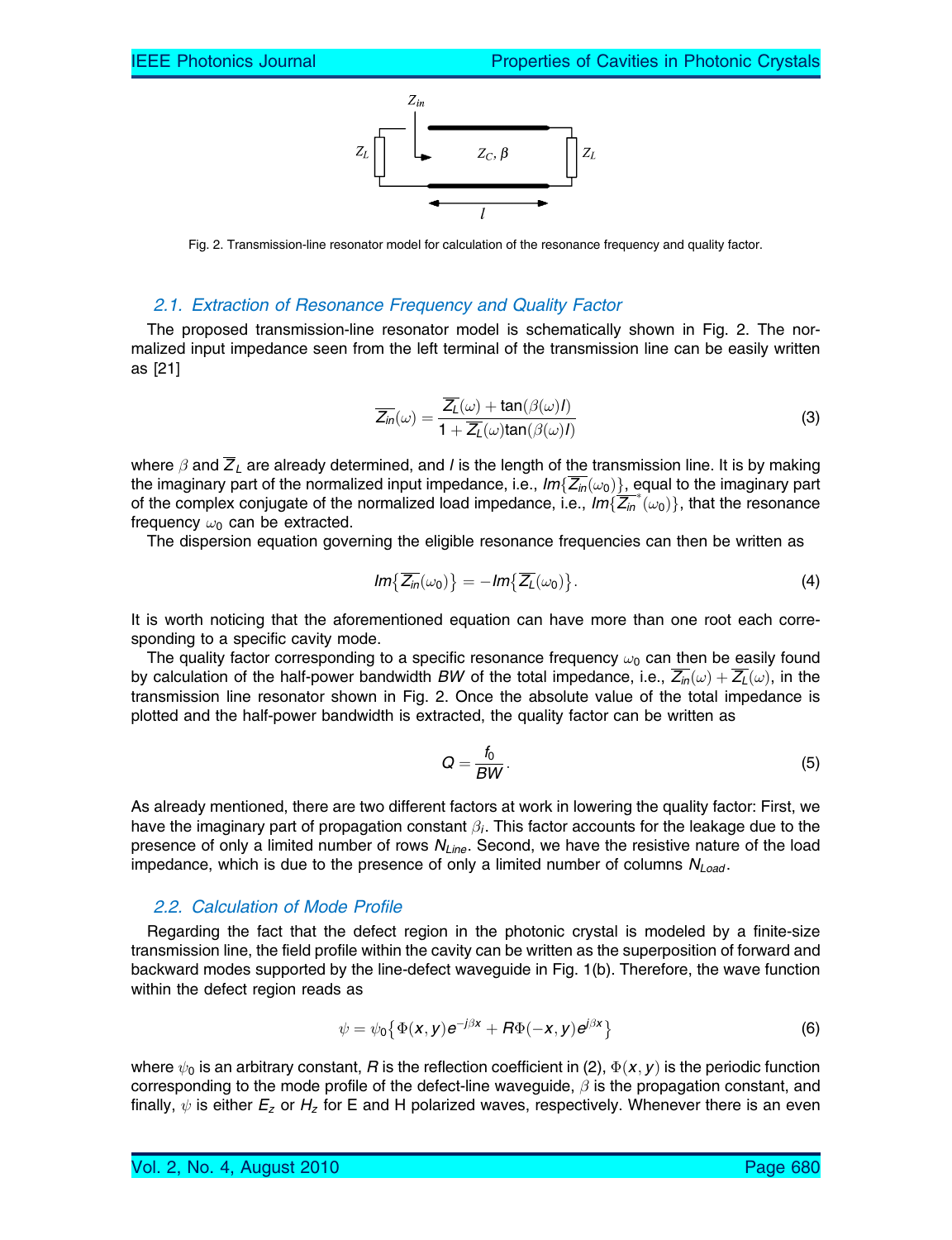



#### TABLE 1

Resonant frequencies of different point-defect cavities in the first example.

| $n_r \times n_v$ | $1\times1$ | $1\times2$ | $1\times3$                                                                                                                                                                                                                                                                                                  | $2\times1$ | $2\times2$ | $2\times3$ | $3\times1$ | $3\times2$ | $3\times3$                             |
|------------------|------------|------------|-------------------------------------------------------------------------------------------------------------------------------------------------------------------------------------------------------------------------------------------------------------------------------------------------------------|------------|------------|------------|------------|------------|----------------------------------------|
|                  |            |            |                                                                                                                                                                                                                                                                                                             |            |            |            |            |            | $f_{01} = 0.3200$<br>$ f_{21}=0.4490 $ |
| <b>FEM</b>       |            |            | $\begin{array}{ c c c c c c c } \hline \vspace{0.08in} & \vspace{0.08in} f_{00} = 0.3944 & f_{00} = 0.3394 & f_{00} = 0.3394 & f_{00} = 0.3394 & f_{00} = 0.3394 & f_{00} = 0.3394 & f_{00} = 0.3394 & f_{00} = 0.3394 & f_{00} = 0.3394 & f_{00} = 0.3394 & f_{00} = 0.3394 & f_{00} = 0.3394 & f_{00} = $ |            |            |            |            |            | $f_{01} = 0.3200$<br>$ f_{21}=0.4486 $ |

symmetry in the permittivity of the structure, however, the field profile will be symmetric too [22], and the mode profile can be written as

$$
\psi = \psi_0 \Phi(\mathbf{x}, \mathbf{y}) e^{-j\beta \mathbf{x}} \{ \mathbf{1} \pm \mathbf{R} e^{j2\beta \mathbf{x}} \}.
$$
 (7)

This expression yields the mode profile in terms of the field profile in the line-defect waveguide of Fig. 1(b), its propagation constant, and the reflection coefficient in (2). For the number of nodes in the abscissa and ordinate directions, it is quite instructional to have the cavity mode number, and it is found by inspection of the mode profile in (6). It is worth noticing that even though the total number of vertical nodes are determined only by looking at  $\Phi(\mathsf{x},\mathsf{y}),$  the total number of horizontal nodes depend on both  $\Phi(\pmb{x},\pmb{y})$  and  $\pmb{R}.$ 

#### 3. Examples and Discussion

Various numerical examples are discussed in this section. First, a square lattice of dielectric rods in air is considered. Dielectric rods have the relative permittivity of 8.9 and radius of 0.2 times the lattice constant. In accordance with Fig. 3, the point-defect cavity is formed by removing an array of  $n_x \times n_y$  rods in a photonic crystal with  $N_{Line} = 3$  and  $N_{Load} = 4$ .

The E-polarized resonance frequency of the *ij*th mode supported by this structure is denoted by  $f_{ij}$ and is tabulated in Table 1, where the resonance frequencies are normalized to the ratio of light velocity to lattice constant and are given for different values of  $n_x$  and  $n_y$ . They are obtained by following the rigorous FEM and the proposed method. An excellent agreement is observed between the two, and the encountered error is always smaller than 0.2% of the band gap width.

It should be noticed that the  $f_{ii}$  for the cavity carved by removing an array of  $n_x \times n_y$  rods and the  $f_{ii}$ for the cavity carved by removing an array of  $n_y \times n_x$  rods are expected to be equal. Nevertheless, the obtained result for the latter case is not necessarily equal to the obtained result for the former case because the line defect used for the transmission line is, in one case, constructed along the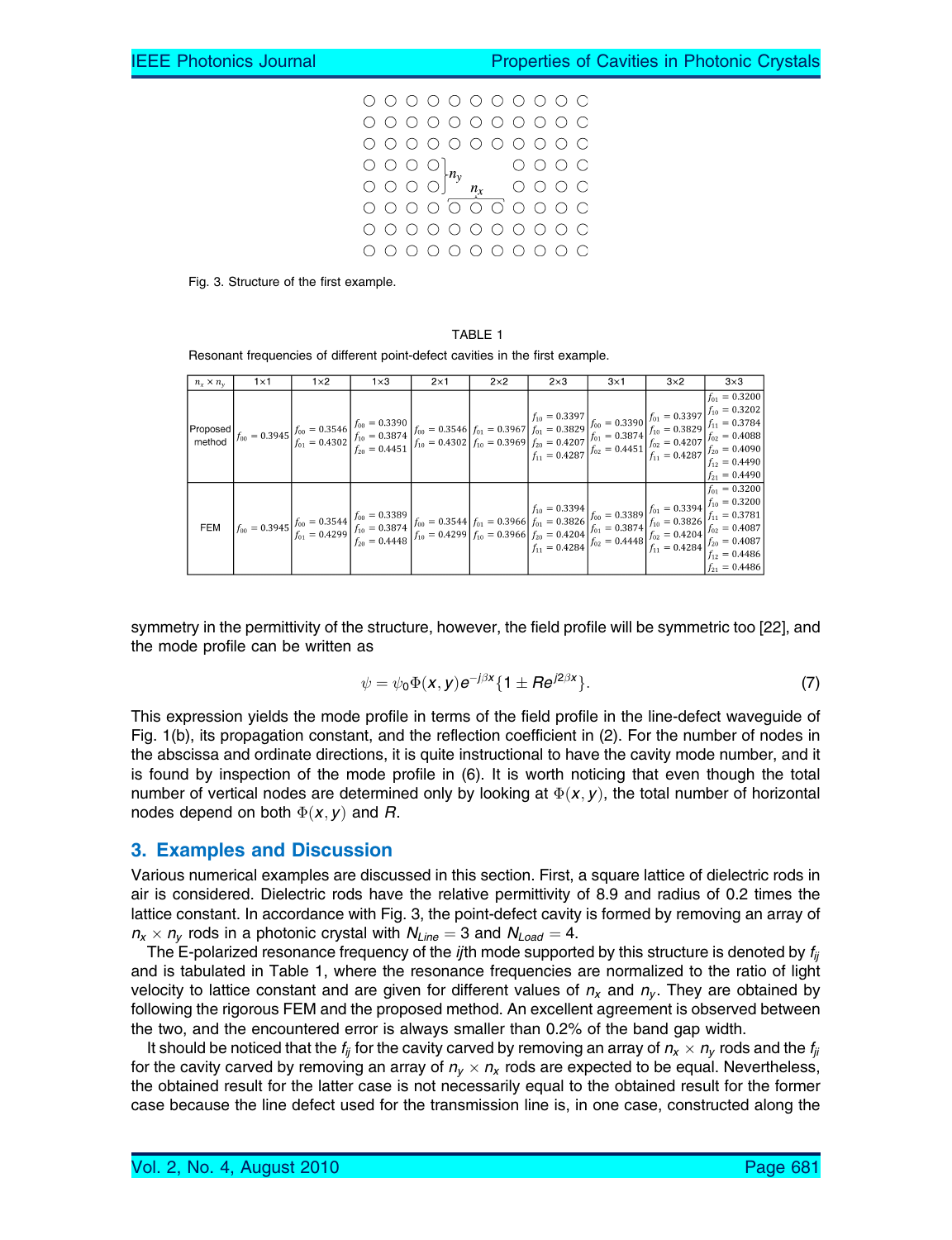

Fig. 4. Quality factor of point-defect cavities versus  $N_{Line} \times N_{Load}$ .

ordinate and the other along the abscissa. This table, however, proves that in the presented example, it does not matter which axis is to be employed for construction of the transmission line.

It should be also noticed that sometimes, the existence of higher order modes are not solely due to the existence of more than one root for (4); rather, the line-defect waveguide could have several modes, each yielding a transmission line supporting one or several resonance frequencies.

As the second example, the quality factor for the  $1 \times 1$  cavity carved in the same photonic crystal is calculated for different values of  $N_{Line}$  and  $N_{Load}$ . The results obtained by using the proposed method and the FDTD are plotted in Fig. 4 versus  $N_{Line} \times N_{Load}$ .

This figure demonstrates that our calculated value for the quality factor is always an overestimation. This fact can be attributed to our assuming perfect periodicity for the photonic crystal in Fig. 1(c), when the normalized load impedance was to be calculated. This assumption neglects the vertical leakage of energy in the photonic crystal region outside of the cavity and, consequently, underestimates the loss.

As the third example, the original square lattice photonic crystal with  $N_{Line} = 3$  and  $N_{Load} = 4$  is considered, but the cavity is formed by replacing the array of  $n_x \times n_y$  original dielectric rods with new ones having normalized radius of 0.34. Interestingly, the corresponding waveguide supports two modes: one with even symmetry and a negative group velocity and the other with odd symmetry with a positive group velocity.

Once again, the E-polarized resonance frequency of the *ij*th mode is calculated for different values of  $n_x \times n_y$ . The results are summarized in Table 2, where one of the columns is devoted to the results obtained by using the even-symmetric mode of the line defect and the other devoted to the results obtained by using the odd-symmetric mode of the line defect.

Perusal of the data in this table indicates that the proposed method in this example has become more erroneous when the accuracy of its results is compared against that of the previous example. Nevertheless, the accuracy in determination of resonance frequencies never exceeds the 3% of photonic band gap width. The reduction of accuracy in this example can be explained by pointing out that the introduction of larger rods as point defects has enhanced the spatial harmonic contents of the field profile and, thus, has deteriorated the accuracy of relying only on the fundamental Bloch order for extraction of electromagnetic properties.

Furthermore, the degeneracy of the resonance frequencies  $f_{01} = f_{10} = 0.3705$  in the 1  $\times$  1 cavity is destroyed. These two degenerate modes are estimated with  $f_{01} = 0.3749$  and  $f_{10} = 0.3680$ .

All three cavities in this example are modeled with the same transmission line and the same termination load. It is the length of the transmission line that is different in every one of those cavities. The rigorous steps, viz. determination of transmission line characteristics and the scalar impedances, are not necessarily to be repeated in different configurations.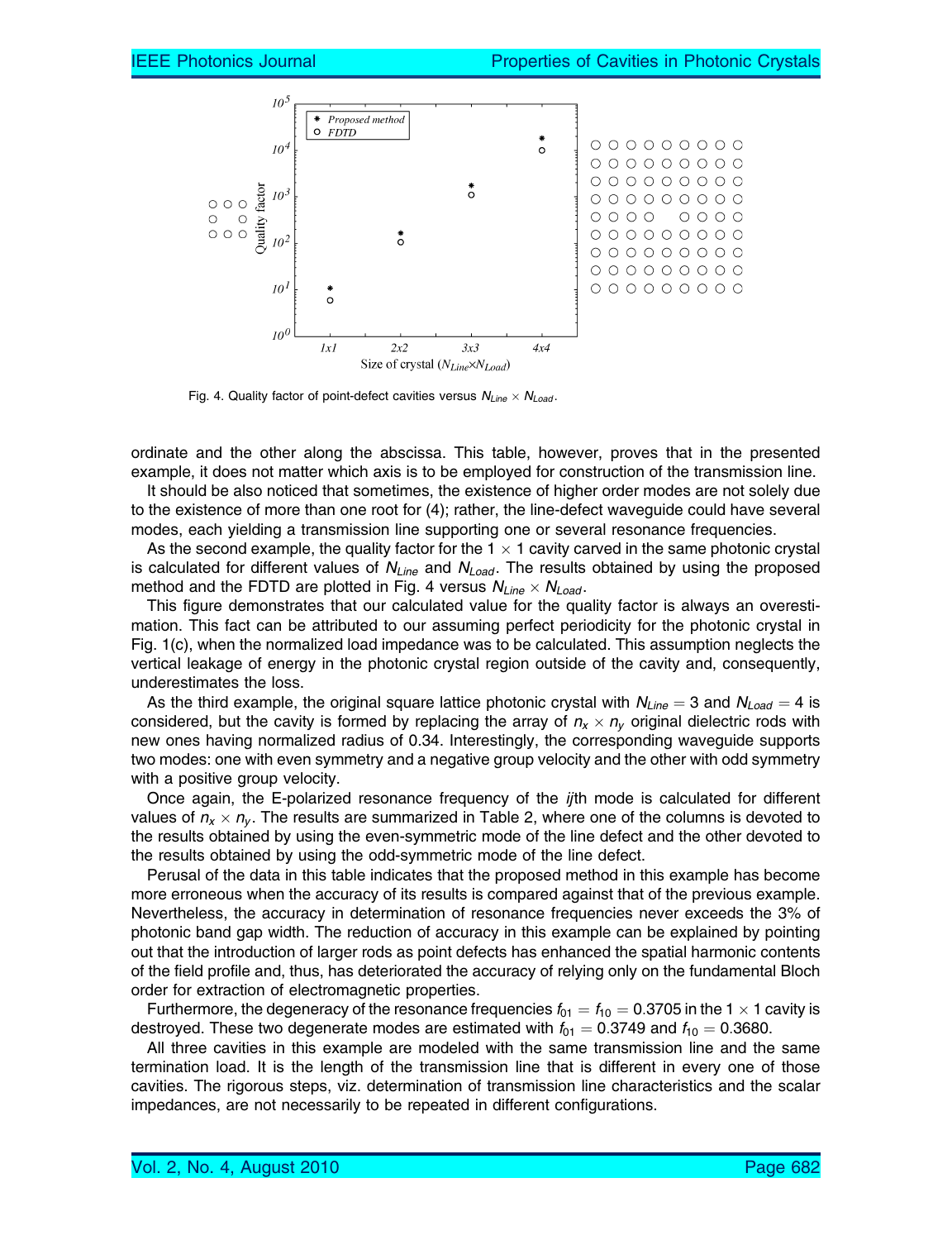|                  |                                                             | Odd mode of the line-defect                                 | Even mode of the line-defect                                |                                                             |  |
|------------------|-------------------------------------------------------------|-------------------------------------------------------------|-------------------------------------------------------------|-------------------------------------------------------------|--|
| $n_x \times n_v$ | Proposed<br>method                                          | <b>FEM</b>                                                  | Proposed<br>method                                          | <b>FEM</b>                                                  |  |
| $1 \times 1$     | $f_{01} = 0.3749$                                           | $f_{01} = 0.3705$                                           | $f_{10} = 0.3680$                                           | $f_{10} = 0.3705$                                           |  |
| $2\times1$       | $f_{01} = 0.3653$<br>$f_{11} = 0.3847$                      | $f_{01} = 0.3623$<br>$f_{11} = 0.3809$                      | $f_{10} = 0.3487$<br>$f_{30} = 0.4020$                      | $f_{10} = 0.3506$<br>$f_{30} = 0.3983$                      |  |
| $3\times1$       | $f_{01} = 0.3606$<br>$f_{11} = 0.3746$<br>$f_{21} = 0.3876$ | $f_{01} = 0.3590$<br>$f_{11} = 0.3713$<br>$f_{21} = 0.3856$ | $f_{10} = 0.3375$<br>$f_{30} = 0.3753$<br>$f_{50} = 0.4142$ | $f_{10} = 0.3411$<br>$f_{30} = 0.3754$<br>$f_{50} = 0.4110$ |  |

TABLE 2

Resonant frequencies of different point-defect cavities in the third example.



Fig. 5. Mode profile of six different modes from the proposed method. (a)  $TE_{10}$ ,  $TE_{30}$ , and  $TE_{50}$  from top to bottom. (b)  $TE_{01}$ ,  $TE_{11}$ , and  $TE_{21}$  from top to bottom.

To demonstrate the feasibility of (7) in obtaining the mode profile within the defect region, six different modes supported by the 3  $\times$  1 cavity in this example, i.e., TE<sub>01</sub>, TE<sub>11</sub>, TE<sub>21</sub>, TE<sub>10</sub>, TE<sub>30</sub> and TE<sub>50</sub>, are considered, and their mode profiles are plotted in Fig. 5. The defect region is specified by dashed lines in this figure. The even and odd symmetry of these mode profiles are quite obvious. These mode profiles are, by the way, validated by using the FEM in Fig. 6. The similarity between the proposed approach and the FEM is quite obvious.

As the final example, a triangular lattice composed of dielectric rods in air is considered. The relative permittivity of rods is 11.4, and their radius is 0.35 times the lattice constant. By following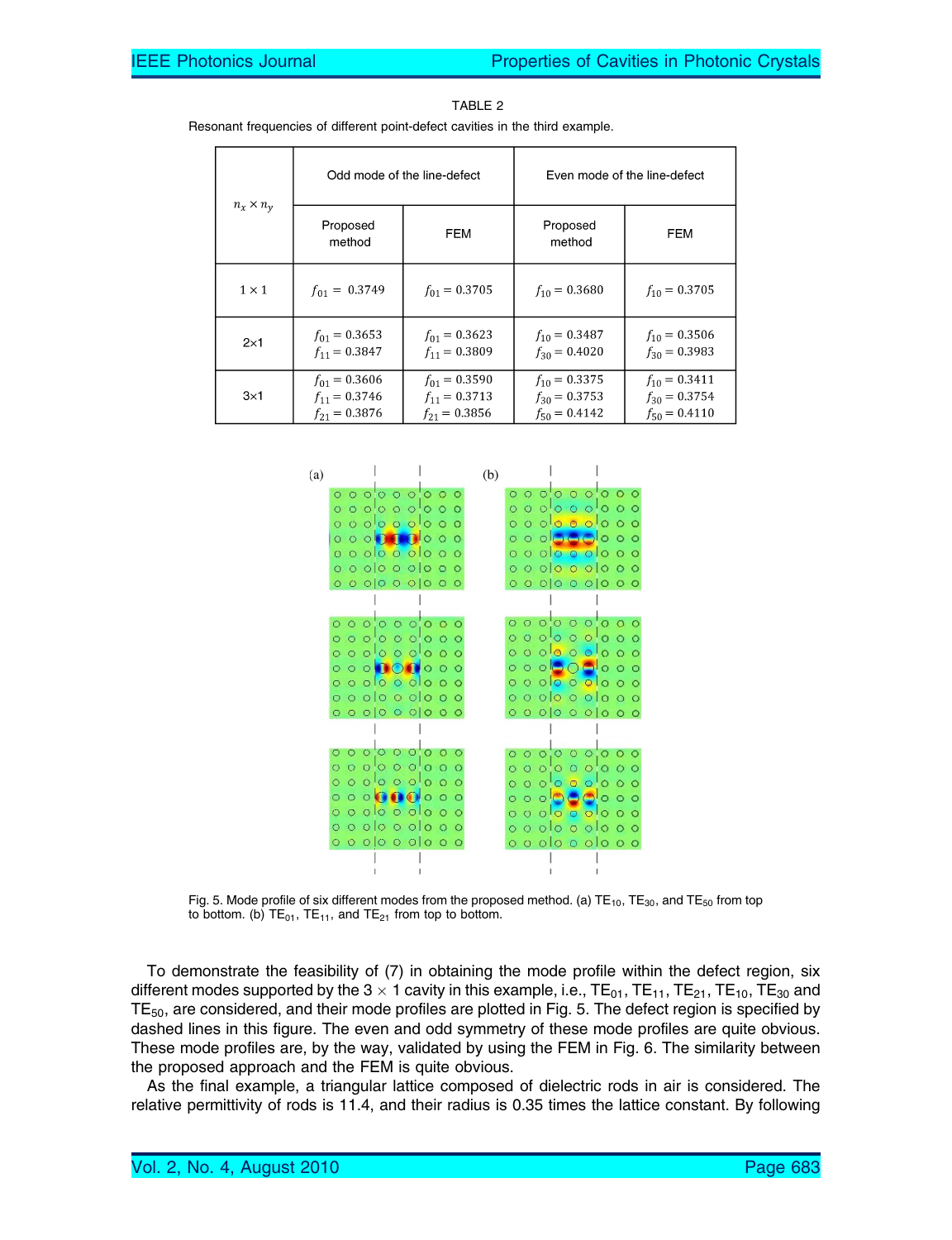

Fig. 6. Mode profile of six different modes from the FEM. (a)  $TE_{10}$ ,  $TE_{30}$ , and  $TE_{50}$  from top to bottom. (b)  $TE_{01}$ ,  $TE_{11}$ , and  $TE_{21}$  from top to bottom.

|                                                                               | TABLE 3 |  |
|-------------------------------------------------------------------------------|---------|--|
| Resonant frequencies of different point-defect cavities in the final example. |         |  |

| $n_x \times n_v$ | Proposed<br>Method                                          | FEM                                                         |  |  |
|------------------|-------------------------------------------------------------|-------------------------------------------------------------|--|--|
| $1 \times 1$     | $f_{00} = 0.3244$                                           | $f_{00} = 0.3228$                                           |  |  |
| $2 \times 1$     | $f_{00} = 0.3181$<br>$f_{10} = 0.3394$                      | $f_{00} = 0.3169$<br>$f_{10} = 0.3383$                      |  |  |
| $3 \times 1$     | $f_{00} = 0.3142$<br>$f_{10} = 0.3292$<br>$f_{20} = 0.3486$ | $f_{00} = 0.3136$<br>$f_{10} = 0.3272$<br>$f_{20} = 0.3474$ |  |  |

the same line, the resonance frequencies, this time for H polarized modes, are tabulated in Table 3. Once again, a very good agreement is observed.

#### 4. Conclusion

A simple transmission-line resonator model for extraction of resonant frequency, quality factor, and mode profile of 2-D photonic crystal cavities has been introduced. It was shown to be applicable for both major polarizations. The presented results were justified by using either the FDTD or the FEM. It was shown that the quality factor obtained by following the proposed method is always an overestimation of the actual value. The presented method was also shown to be very accurate in those cases where the defect region is formed by removal of rods in photonic crystals.

It should be noticed that even though the horizontal axis was chosen to build the line-defect waveguide for forming the transmission line of the proposed model in Section 2, one can exchange